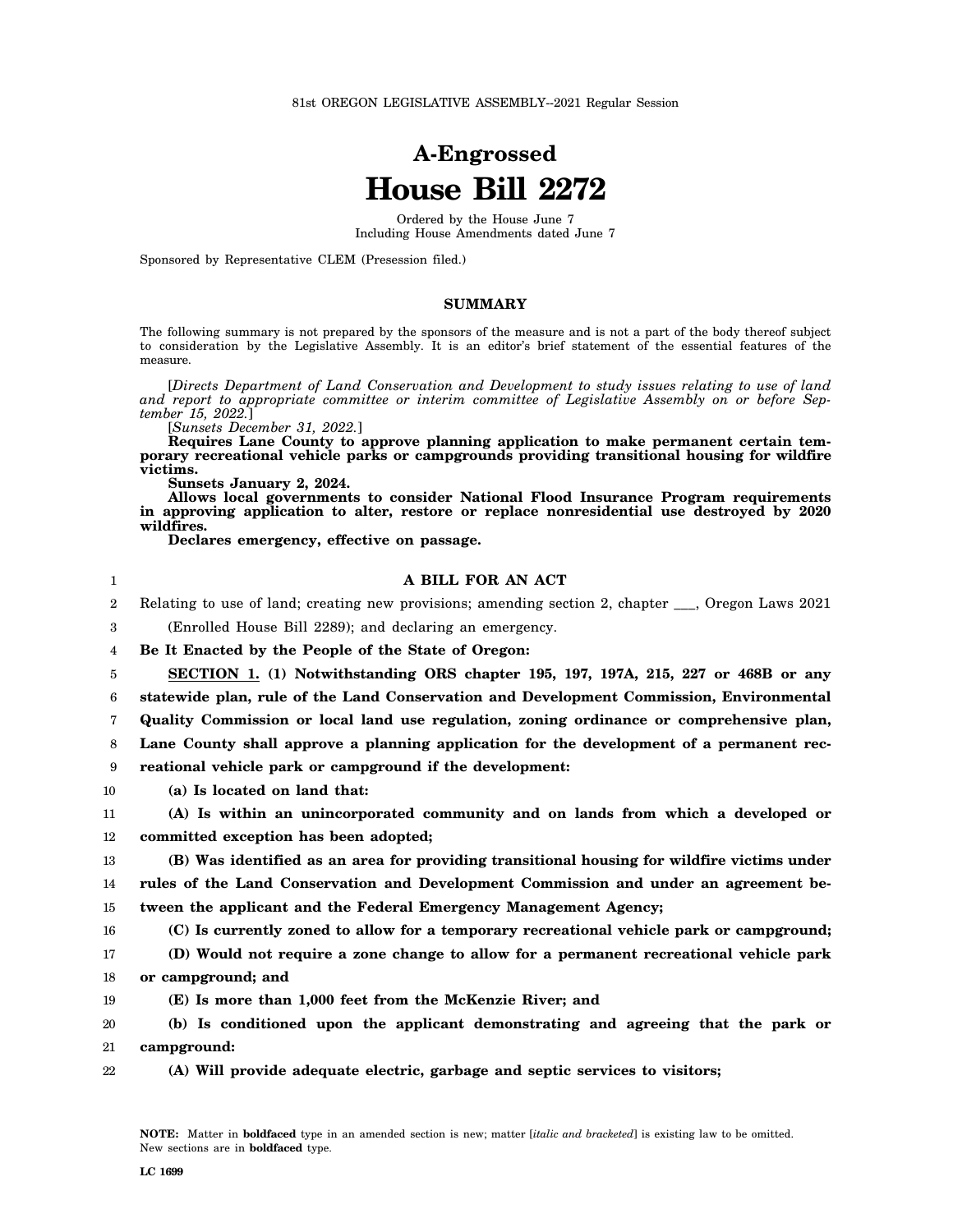#### A-Eng. HB 2272

1 2 3 4 5 6 7 8 9 10 11 12 13 14 15 16 17 18 19 20 21 22 23 24 25 26 27 28 29 30 31 32 33 34 35 36 37 38 39 40 41 42 43 44 45 **(B) Will limit the number of campers and recreational vehicle residents to not exceed 50 percent of the total overnight accommodations that exist on the property on the date the applicant and the Federal Emergency Management Agency enter into the agreement described in paragraph (a)(B) of this subsection; (C) Will not extend reservations for more than 29 consecutive days or more than 90 days in any calendar year or during any consecutive six-month period; (D) Will provide adequate parking and access consistent with minimum local and state requirements; (E) Will not require the existing septic system to receive wastes for which the system was not designed; (F) Will implement appropriate groundwater quality protection requirements and compliance monitoring to prevent a measurable change in the water quality of the surface water that would be potentially affected by the proposed facility; (G) Will provide an annual written certification of proper treatment and disposal system operation obtained from a qualified registered sanitarian, professional engineer or certified wastewater treatment system operator; and (H) Will comply with conditions established by the county for: (i) The scope of the recreational vehicle park or campground proposed; (ii) The location of existing structures and the siting of proposed structures; (iii) The location of access and egress and of parking facilities; (iv) Traffic management, including the projected number of vehicles and any anticipated use of public roads; (v) Sanitation and solid waste; and (vi) The presence of any natural hazard for which the county has adopted development standards. (2) The approval of a recreational vehicle park or campgrounds under this section is not a land use decision and is subject to review only under ORS 34.010 to 34.100. (3) Nothing in this section relieves the applicant of any fees, charges or assessments assessed by the county to process this application. (4) Nothing in this section relieves the applicant of any requirement to obtain a necessary building or specialty permit. SECTION 2. Section 1 of this 2021 Act is repealed on January 2, 2024. SECTION 3.** Section 2, chapter \_\_\_, Oregon Laws 2021 (Enrolled House Bill 2289), is amended to read: **Sec. 2.** (1) This section applies only to owners of properties on which structures or uses were destroyed or interrupted by a wildfire that was identified in an executive order issued by the Governor in accordance with the Emergency Conflagration Act under ORS 476.510 to 476.610 between August 1 and September 30, 2020. The local government may alter, restore or replace such a use as provided in this section in lieu of another process. (2) **Except as provided in subsection (4) of this section,** a property owner may alter, restore or replace a nonresidential use without further application with the local government if: (a) The use was allowed outright as an accessory use, without regard to whether the primary use was destroyed or was or will be restored; (b)(A) The use was subject to a land use process; and (B) A permit, including a conditional permit, was issued for the use notwithstanding any expi-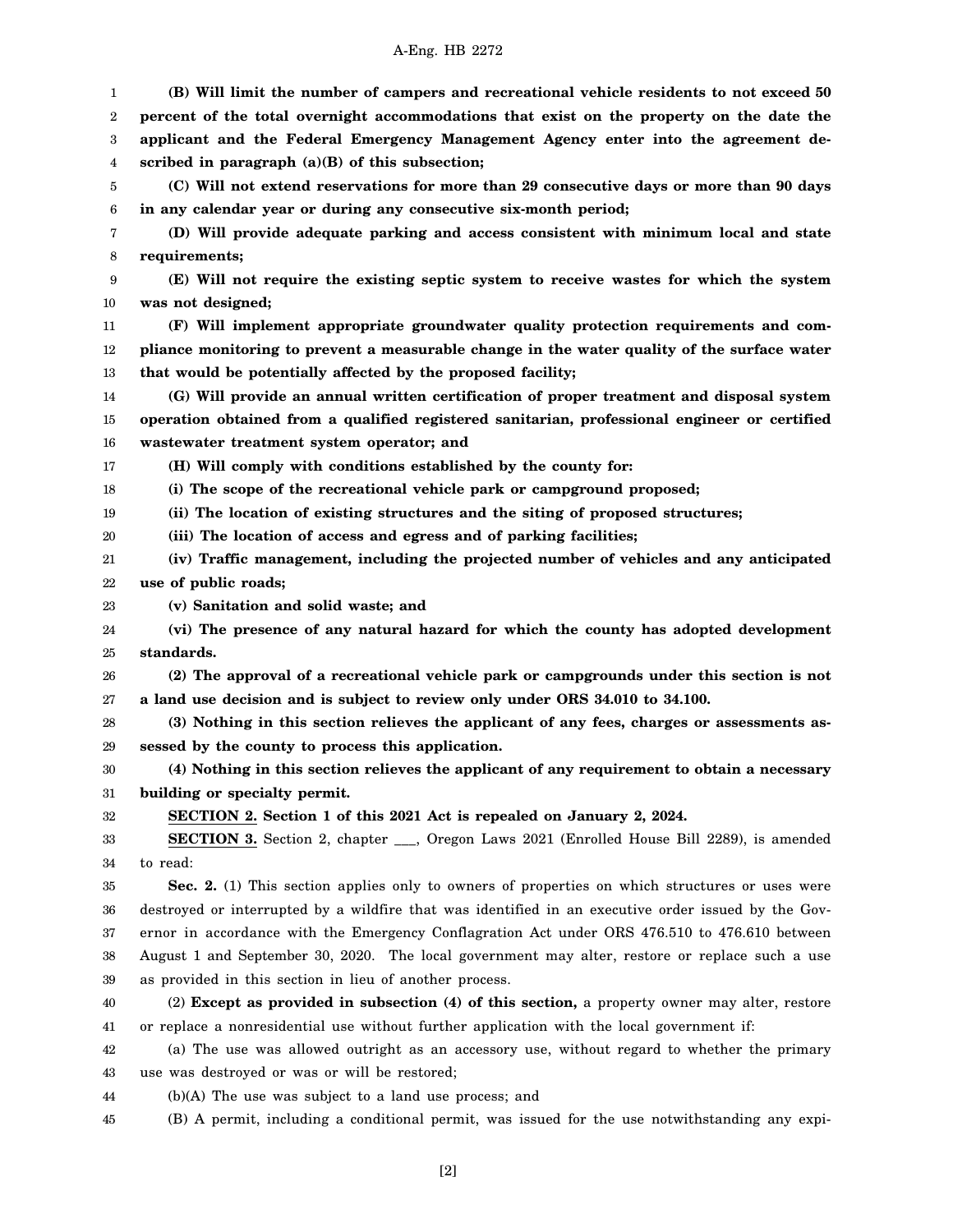#### A-Eng. HB 2272

1 ration of the permit or any subsequent changes to the law or process; or

2 3 (c)(A) The use was established before a requirement that the use be subject to a land use process; and

- 4 5 (B) The replacement use conforms as nearly as practicable to records of the use with the county assessor, building permit information or other reliable records.
- 6 7 (3) The local government shall approve an application to alter, restore or replace a dwelling if the local government determines that the evidence in the record establishes that:
- 8 (a) The former dwelling:
- 9 (A) Had intact exterior walls and roof structure;
- 10 11 (B) Had indoor plumbing consisting of a kitchen sink, toilet and bathing facilities connected to a sanitary waste disposal system;
- 
- 12 (C) Had interior wiring for interior lights;
- 13 (D) Had a heating system; and
- 14 15 (E)(i) Was authorized by building permits or other regulatory approval process by the appropriate authority; or
- 16 17 18 (ii) Was assessed as a residential dwelling for purposes of ad valorem taxation for the tax year beginning July 1, 2001, and is not subject to unresolved enforcement proceedings questioning the lawfulness of the dwelling; and
- 19 (b) The proposed dwelling will:
- 20 (A) Not exceed the floor area of the destroyed dwelling by more than 10 percent;
- 21 (B) Be adequately served by water, sanitation and roads;
- 22 23 24 (C) Be located wholly or partially within the footprint of the destroyed dwelling unless the applicant chooses a different location within the same lot or parcel to comply with local flood regulations or to avoid a natural hazard area; and
- 25 (D) Comply with applicable building codes that were in effect on the later of:
- 26 (i) January 1, 2008; or
- 27 (ii) The date of the former dwelling's construction.
- 28 29 30 31 32 33 (4) A local government may not add conditions to the approval or siting of a dwelling under subsection (3) of this section except as necessary to maintain participation in the National Flood Insurance Program under 42 U.S.C. 4001 et seq. **A local government may require that the property owner submit an application for a permit for the approval or siting of a nonresidential use only for the purpose of establishing such conditions that are necessary to maintain participation in the National Flood Insurance Program.**
- 34 35 (5) A local government may delegate the approval of an application under subsection (3) of this section to:
- 36 (a) A hearings officer, as defined in ORS 215.402 or 227.160;
- 37 (b) A planning commission, as described in ORS 215.020; or
- 38 (c) A building official, as defined in ORS 455.715.

39 40 41 42 43 (6) The findings of the local government or its designee in approving an application under subsection (3) of this section is not a land use decision. The local government may not require an applicant give notice to any nonparty. The findings and conclusions of the local government are entitled to deference if there is any evidence to support the findings and are subject to review only under ORS 34.010 to 34.100.

44 45 (7) If a local government determines based on the evidence in the record that the use legally existed, the local government may, through a land use decision, approve an application to alter, re-